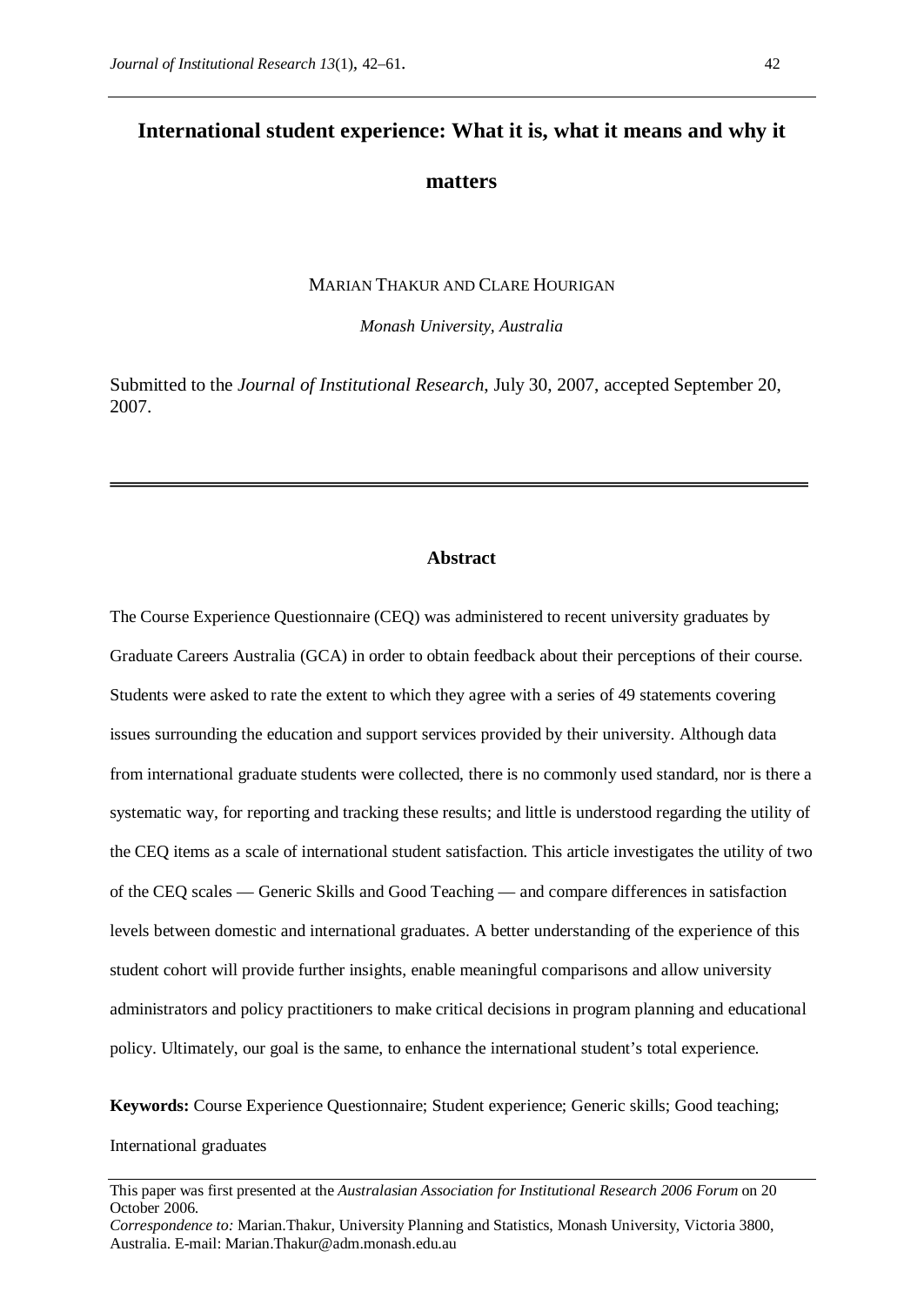Higher education is becoming increasingly internationalised. Universities in both Australia and overseas are not only competing for students within their own countries, but are increasingly competing for the enrolments of students from across the globe. In 2004, for instance, 2.7 million tertiary students were enrolled outside their country of citizenship (OECD, 2006, p. 286) with Australia having the highest concentration of international students within the tertiary sector among Organisation for Economic Co-operation and Development (OECD) and partner countries (OECD, 2006, p. 303). Data from the Department of Education Science and Training also showed that, in 2005, a total of 25% of higher education students (i.e., 239,495) were international (Department of Education, Science & Training [DEST], 2006). Further data collected through the Department of Immigration and Multicultural Affairs showed that the majority of students (65% in 2005) who come to Australia to study within higher education were from South-East or North-East Asia (Australian Education International, 2005).

Among these students, courses within the 'Management and Commerce' field of education are the most popular, accounting for 48% of the market share (calculated from DEST, 2006). Information Technology courses also attract many international students (12.9%). Additionally, for Australian universities, international students provide an important funding source. In 2003–04 for instance, the average tuition fee for an international student undertaking a university degree was \$10,825 per year (OECD, 2006, p. 240).

Undertaking tertiary studies in another country provides a range of benefits for students including the opportunity to learn a new language, gain valuable life experiences and obtain a deeper understanding of another culture and society. For a university, the enrolment of an international student cohort assists in the development of networks and academic links beyond national borders and provides domestic students with greater opportunities for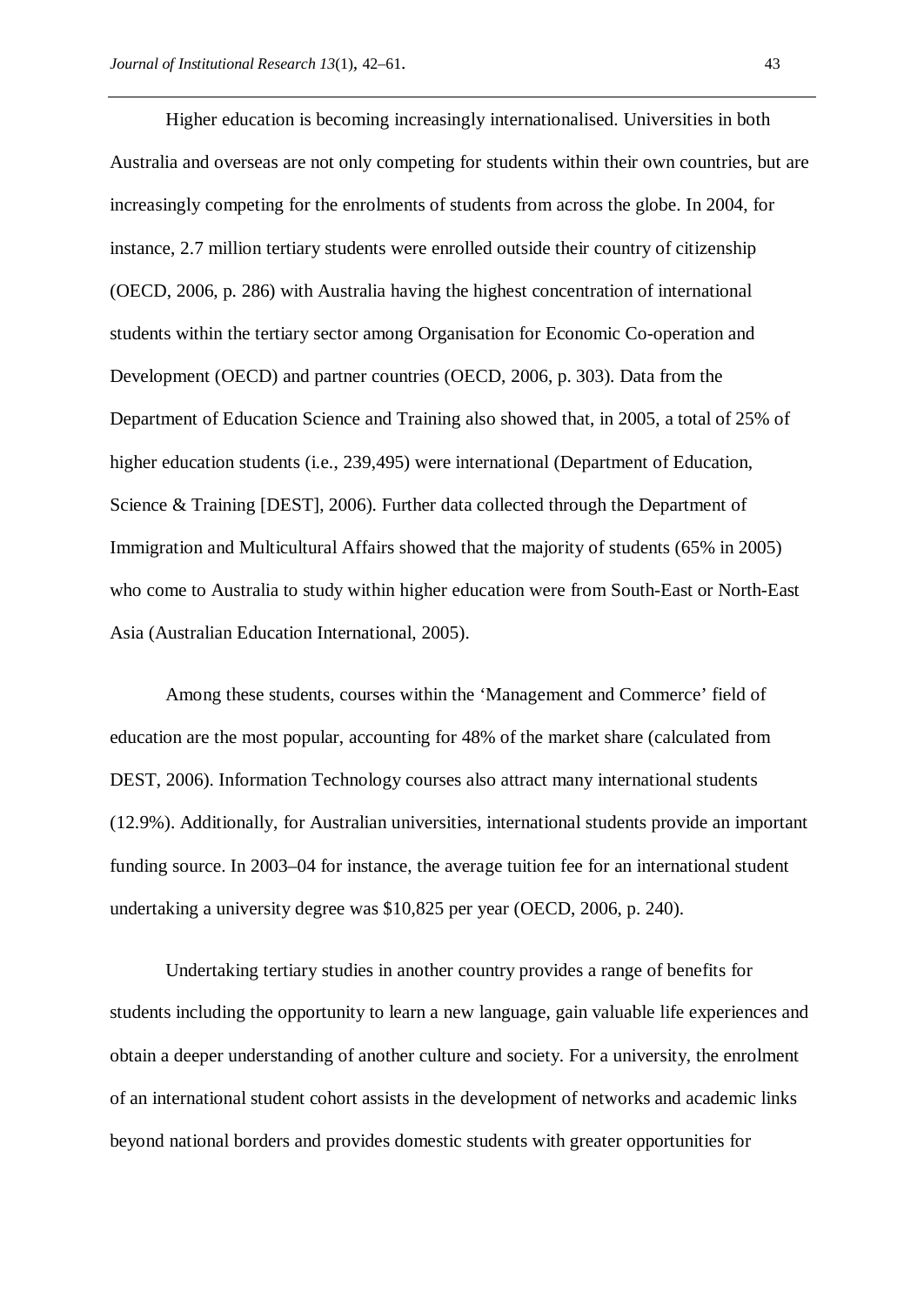understanding other cultures and being exposed to a wider range of academic and social viewpoints.

Australian universities are likely to face special challenges in attracting and retaining this cohort of students in the future. Reduced public funding, the introduction of Voluntary Student Unionism and increased competition for international students may create downward pressures on international student numbers. Part of this challenge is to ensure that international students feel satisfied with their Australian educational experience. It is important that they leave their degree feeling that they were provided with teaching of a high quality and have obtained the skills they were seeking to assist them in their future academic and professional careers. It follows that if students leave satisfied they may be more likely to return to Australia for further study, or to recommend Australia as the preferred destination for higher education to friends and family in their home country.

One of the ways higher education institutions measure their success in providing students with the educational experience they desire is by regularly collecting information on students' satisfaction of their student experience. Although data on international graduate students' satisfaction are collected as part of the Course Experience Questionnaire (CEQ), there is no formal mechanism to report, monitor and respond to the needs of international students. In fact, little is understood about what is meant by the international student experience. A better understanding of the experience of this student cohort will provide further insights, enable meaningful comparisons and allow university administrators and policy practitioners to make critical decisions in program planning and educational policy. Ultimately, our goal is to enhance the international student's total experience.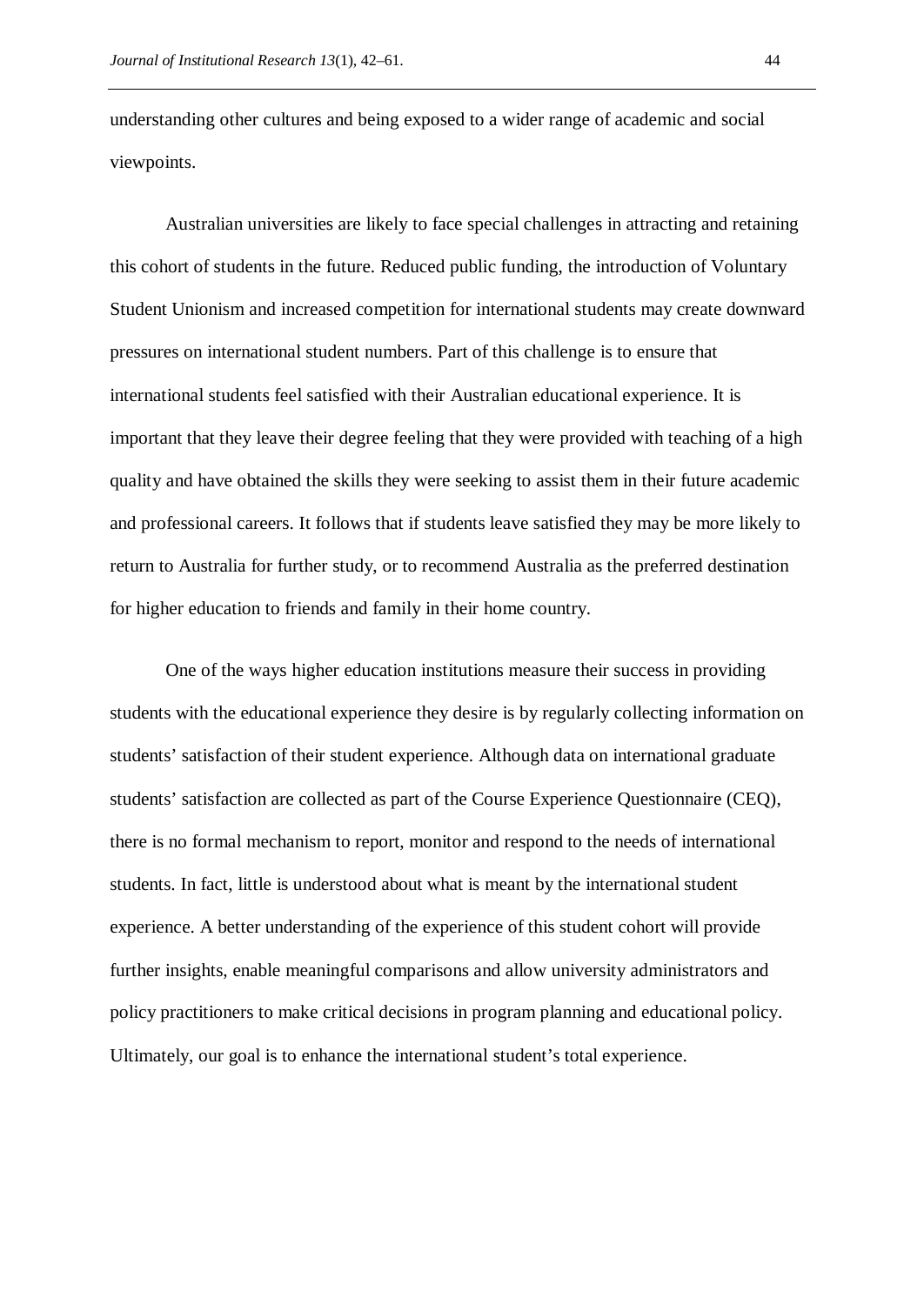#### **International student experience**

If Australia is to continue to successfully compete globally for international students, and in turn reap the benefits that an international student cohort brings, it is important to have a good understanding of how satisfied international students are with different aspects of the university experience — including the quality of the teaching offered to them and the skills and knowledge they obtain as a result of that teaching.

In many ways, the needs, expectations and drivers of satisfaction among international students are likely to differ from domestic students. There are the social challenges that come with leaving behind familiar support networks and moving to a foreign country; but international students often have to overcome language difficulties, as well as adapt to a teaching and learning framework that may be quite different from their educational experiences in their home country. These issues can all impact substantially upon their experience of higher education in Australia.

Much of the research on the international student cohort examines cultural differences in approaches to teaching and learning and on issues that might interfere with a positive student experience. The key issue raised in the literature is that international students are often less engaged in class participation (Chalmers & Volet, 1997; Choi, 1997; Hellsten & Prescott, 2004; Krause, Hartley, James, & McInnis, 2005; Tompson & Tompson, 1996). It is argued that this is because many international students are passive learners or not intellectually or critically engaged in the course material (Chalmers & Volet, 1997); but other researchers have suggested it may simply be due to feelings of awkwardness (Krause et al., 2005), cultural expectations about the use of class time (Chalmers & Volet, 1997) and language difficulties (Hellsten & Prescott, 2004).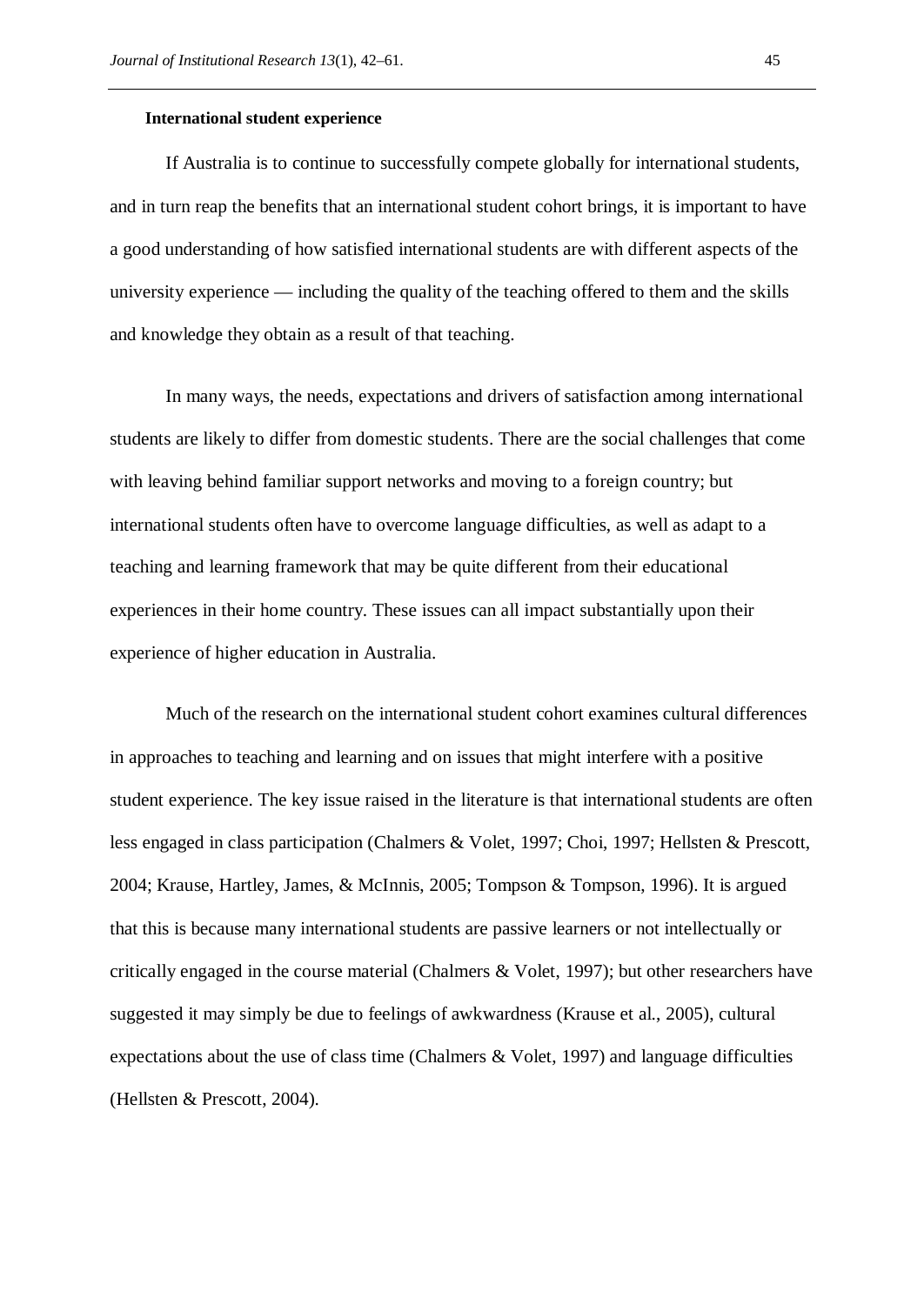There appear to be only a few studies that have examined satisfaction among international students. A majority of these studies focused on factors that influence satisfaction rather than measuring or comparing levels of satisfaction. For instance, Mavondo, Tsarenko and Gabbott (2004) surveyed 516 students from an Australian university in their second or later years of study and found that the quality of student services, library facilities and learning significantly affected satisfaction levels among international students. They further found that quality of teaching, educational technology and student orientation of the university were not found to influence satisfaction.

Another US study by Perrucci and Hu (1995) examined personal factors influencing university satisfaction of 428 international graduate students. It was found that self-esteem, contact with domestic (US) students, perceptions of discrimination and perceptions of others towards their country of origin were the best predictors of satisfaction with their academic appointment.

A study by Smith, Morley and Teece (2002) directly examined levels of satisfaction among international students in Australia. A total of 1,132 international students who finished a course in 1999 at one of 75 universities, schools, vocational education and training programs and English language instruction courses were asked to rate their satisfaction with their education provider on a four-point scale (from 1 being *very satisfied* to 4 being *very dissatisfied*) across a range of different items. Satisfaction levels were highest in regards to 'meeting students from other countries' (mean of 1.83) suggesting that the Australian education system may be performing well in terms of providing international students with the opportunity to broaden their social networks. However, items relating specifically to the provision of education were also highly rated, with items pertaining to the 'quality of the teachers' and 'quality of the course' having mean scores of 1.93 each. While this report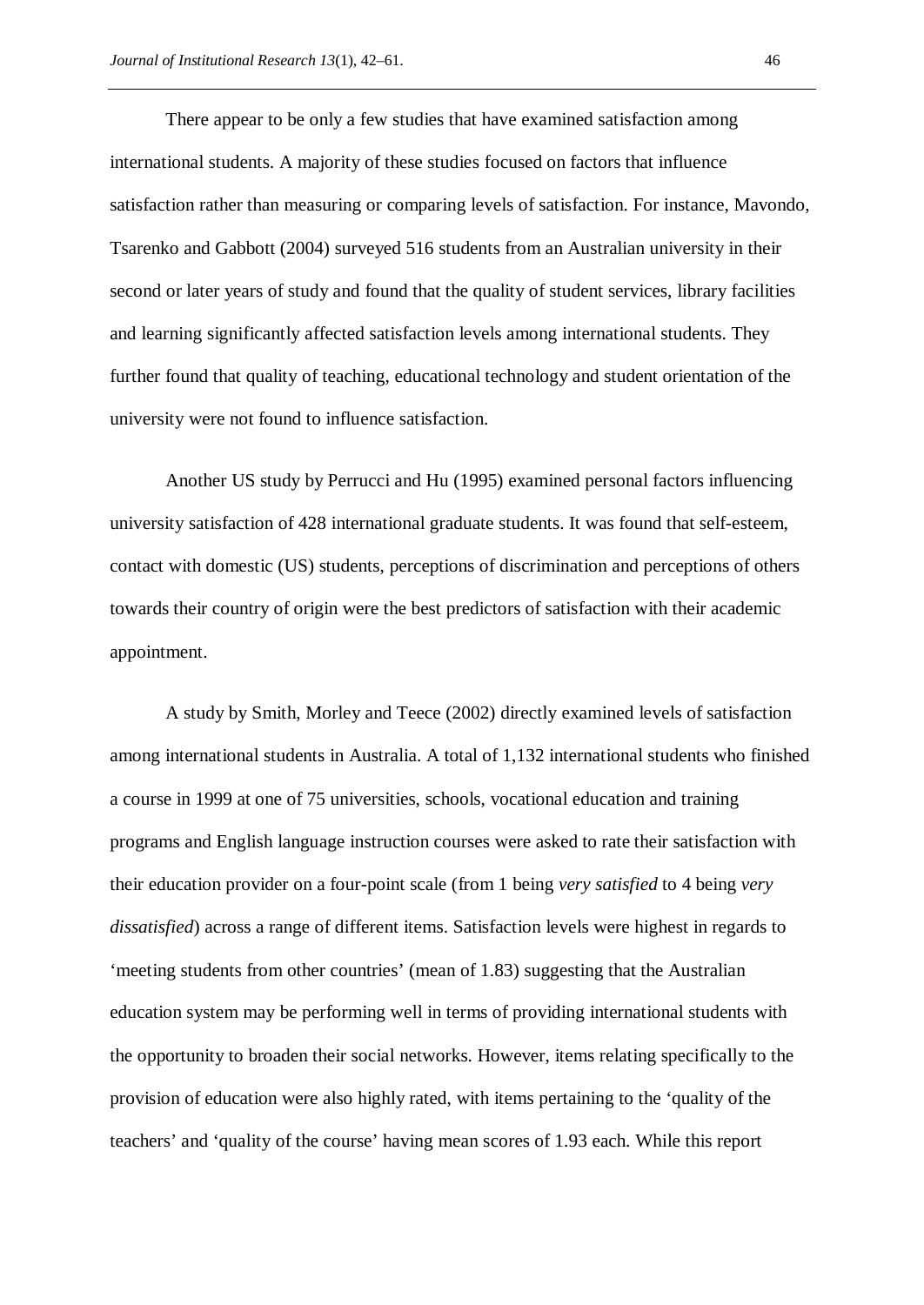provides some useful insights into satisfaction levels among international students it failed to provide a comparison with their domestic counterparts.

Those studies that have examined satisfaction among international students have used a variety of survey instruments to obtain information about student satisfaction. For more than ten years, the Course Experience Questionnaire (CEQ) has been administered to graduates in Australia to obtain information on elements of teaching and organisation within higher education (Ramsden, 1991a, 1991b). In 2001, the CEQ was extended to address a range of 'out of class' factors including, social, technological, interpersonal and resource aspects of the university undergraduate experience (Griffin, Coates, McInnis, & James, 2003; McInnis, Griffin, James, & Coates, 2000).

While there have been a number of studies analysing different aspects of the CEQ, there is a dearth of studies into the experiences of international students as measured by the CEQ. This article attempts to fill the gap in the literature with regards to measuring satisfaction among international students. In light of the Australia's Learning and Teaching Performance Fund (LTPF) and its focus on improving the quality of learning and teaching within higher education for domestic students, this article compares the satisfaction levels of domestic and international bachelor graduates using two of the LTPF CEQ scales: Good Teaching Scale (GTS) and Generic Skills Scale (GSS).

## **Method**

The data set being analysed in this study was derived from the 2005 administration of the CEQ which collected information from students who completed their course in 2004. All 12 items from the Good Teaching (GTS) and Generic Skills (GSS) scales were included in the analyses and are shown in Table 1.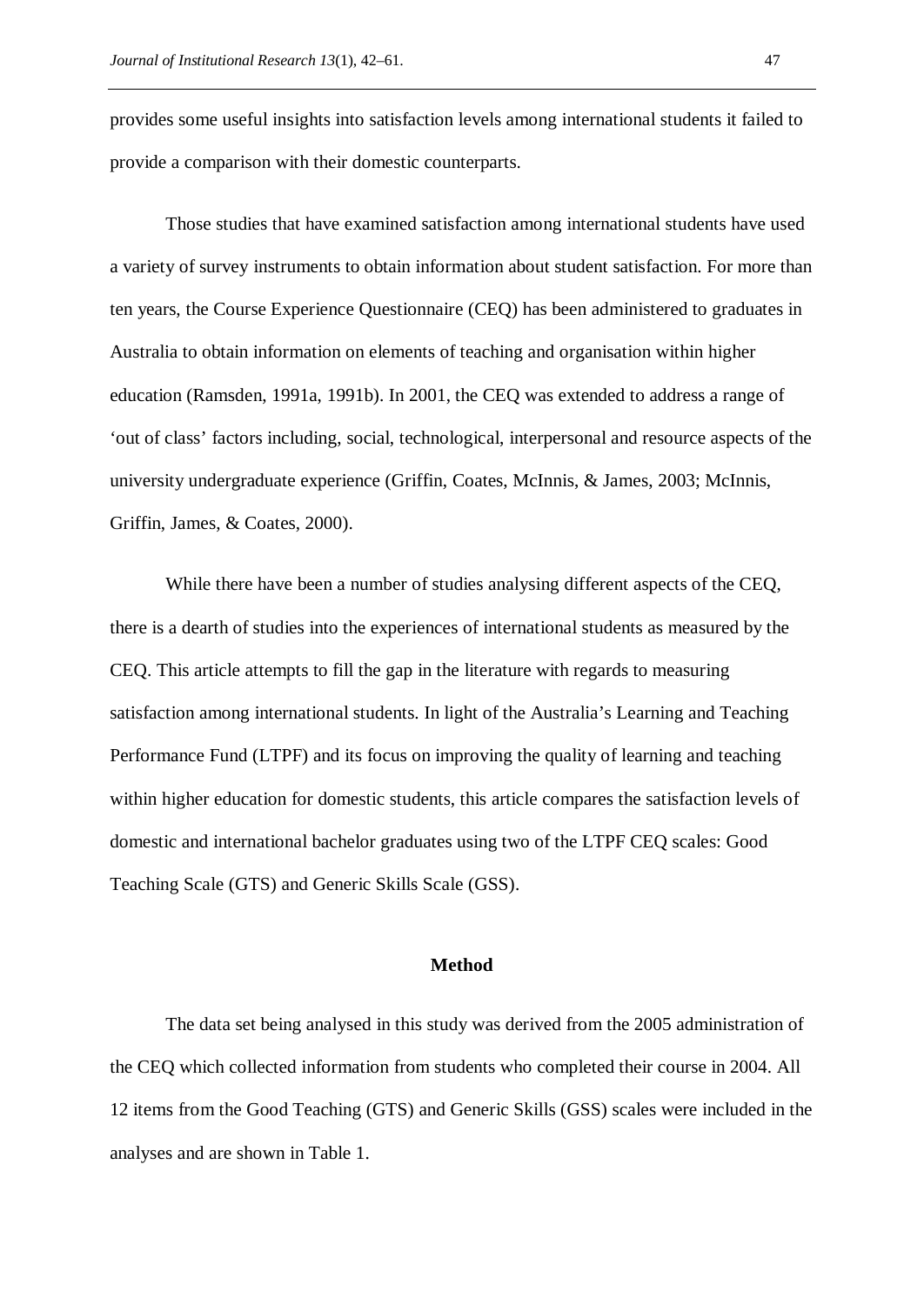**Item no. Item text Scale** 1 The staff put a lot of time into commenting on my work GTS 3 The teaching staff normally gave me helpful feedback on how I was going GTS 10 The teaching staff of this course motivated me to do my best work GTS 15 My lecturers were extremely good at explaining things GTS 16 The teaching staff worked hard to make their subjects interesting GTS 27 The staff made a real effort to understand difficulties I might be having with my work **GTS** 6 The course helped me develop my ability to work as a team member GSS 14 The course sharpened my analytic skills GSS GSS 23 The course developed my problem-solving skills GSS GSS 32 The course improved my skills in written communication GSS 42 As a result of my course, I feel confident about tackling unfamiliar problems GSS 43 My course helped me to develop the ability to plan my own work GSS

*Items in Good Teaching and Generic Skills Scales*

The study was divided into two components:

- to examine the utility of the CEQ for international students
- to compare the satisfaction levels of international and domestic bachelor graduates.

First, in order to examine the utility of the CEQ for international students and whether an individual item performs differently between student cohorts, a differential item functioning (DIF) analysis via Item Response Theory was conducted to investigate the item parameter estimates and mean ability estimates of domestic and international bachelor graduates. For this component of the study, 50,773 complete responses (i.e., respondents who gave an answer to each of the GTS and GSS items) from domestic and international bachelor graduates were used, of which 5,538 were international students.

Second, the responses of international and domestic bachelor graduates were compared to provide a better understanding of satisfaction levels among international graduates with regards to quality of teaching and the acquisition of generic skills. For the second component of the study, the LTPF methodology of scale calculation was used.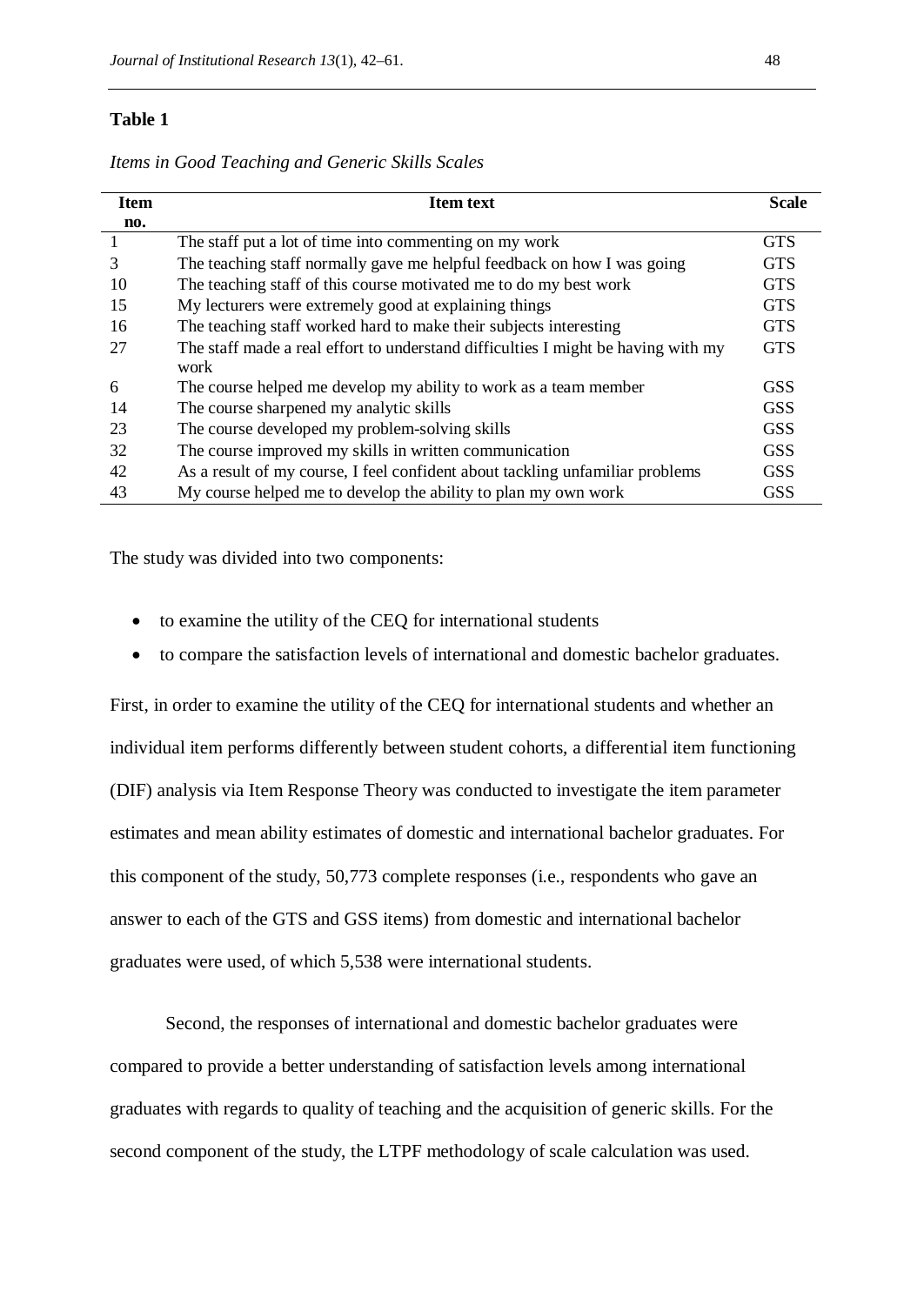Respondents were included in the scale calculation if they answered at least four of the six items within the scale. The response categories ranged from 1 to 5 where the higher the score the more positive the response and agreement to an item was measured by a mean item response of 3.5 or above. Since international student enrolments seemed to be predominant in particular disciplines, comparisons were made at four different discipline groupings used in the 2007 and 2008 rounds of the LTPF. Chi-square tests were conducted to identify areas of significant difference.

#### **Results**

#### **Differential Item Functioning**

To be able to make meaningful comparisons of differences between domestic and international graduates, it is important that measurement equivalence holds, that is, the pattern of agreement across the items within the scale is the same for one group of respondents as for another. If an item elicits a high proportion of *agree* scores in comparison to the other scale items for one group of respondents, in this case domestic graduates, the same pattern should also occur for the other, in this case international graduates, and vice versa.

If this is not the case, the item is said to violate measurement equivalence and is therefore deemed to exhibit differential item functioning (DIF). Thus, DIF occurs when an item is substantially harder to agree for one group than for another group. Since any two samples will inevitably produce slightly different item parameters, DIF takes into account overall differences in satisfaction of the respondents and any trivial or unreplicable item calibration differences across groups. DIF does not mean simply that an item is harder (or easier) to agree for one group than for another. It is important to note that some groups of students may find the entire questionnaire more difficult (or easy) to agree with than does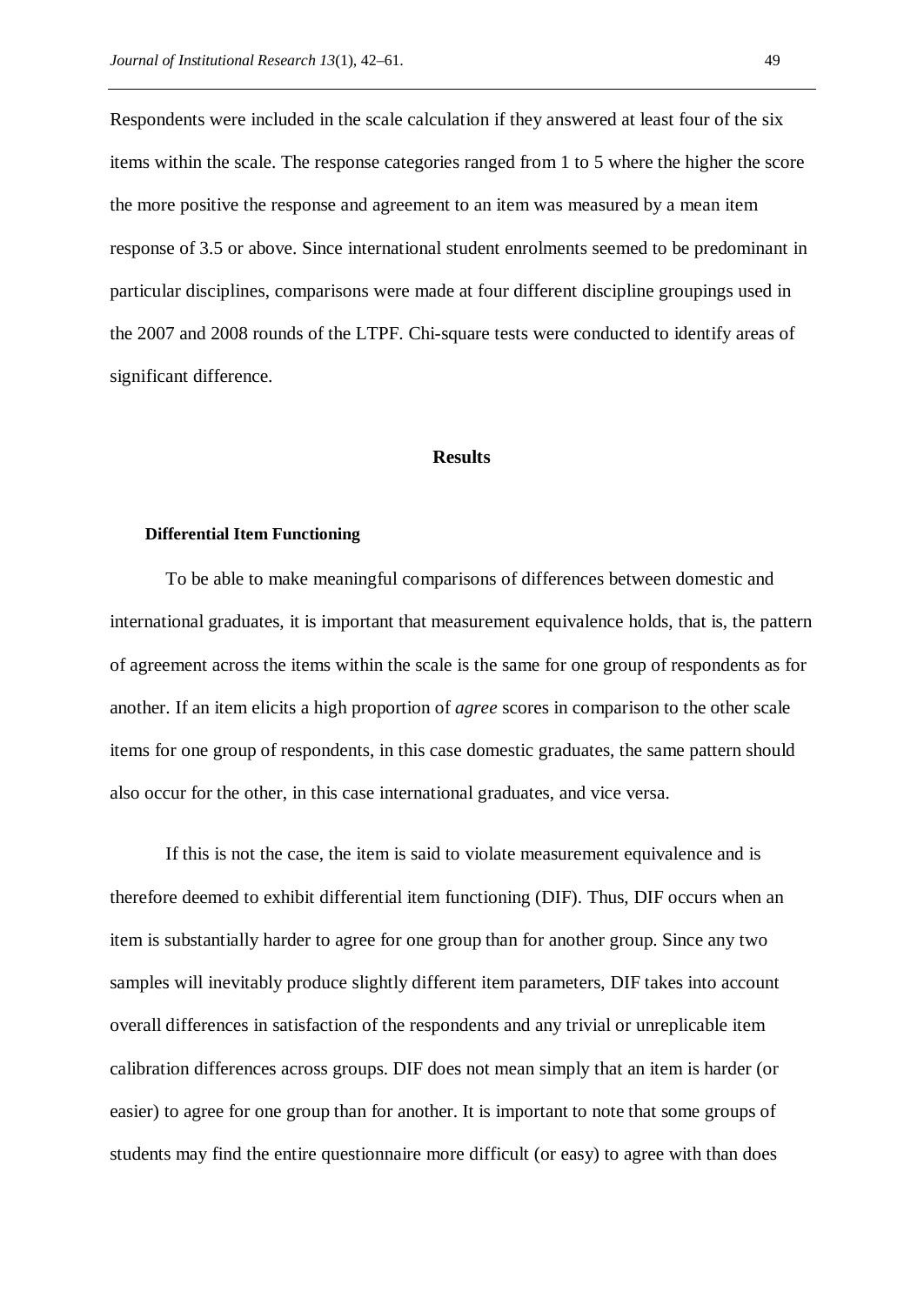another group. This would not suggest that the scale is flawed. If the students in one group tend to be more satisfied with their experience than the other group, they will tend to be more agreeable on all items.

The results found that, overall, international graduates tended to have lower satisfaction than domestic graduates on the GTS and GSS items. The actual parameter estimate for international graduates is approximately eight times larger than its standard error estimate and hence the difference between the two groups is quite significant. Further, results of the interaction between the item and student group facets also found that international students are more likely to disagree with five items (items 14, 23, 32, 42, and 43) than domestic students. Interestingly these items relate to acquisition of generic skills. One item (item 16) showed no statistical difference in difficulty (i.e., the measurement equivalence holds for this item). The chi-square was found to be significant (3343.081,  $df = 11$ ,  $p < .05$ ), demonstrating the existence of DIF.

Although the analysis has shown the existence of DIF in these CEQ items, its magnitude determines whether it is of substantive importance. The differences in estimate for the items range from 0.006 to 0.238 logits. Two items (items 6 and 10) exhibit much more DIF than others — that is, international graduates are significantly more likely to agree with these items than domestic graduates. However, on average, the differences in estimate will shift the international students' satisfaction distribution by just over 10% of a student standard deviation. Based on this analysis, it can be concluded that while there is existence of DIF, its magnitude is not significant enough for it to be deemed important. Although at least two items may not be working as intended and may require revision, the analysis suggests that the two scales could be used as a measure of international student satisfaction and that they can be used to make meaningful comparisons between the two student cohorts.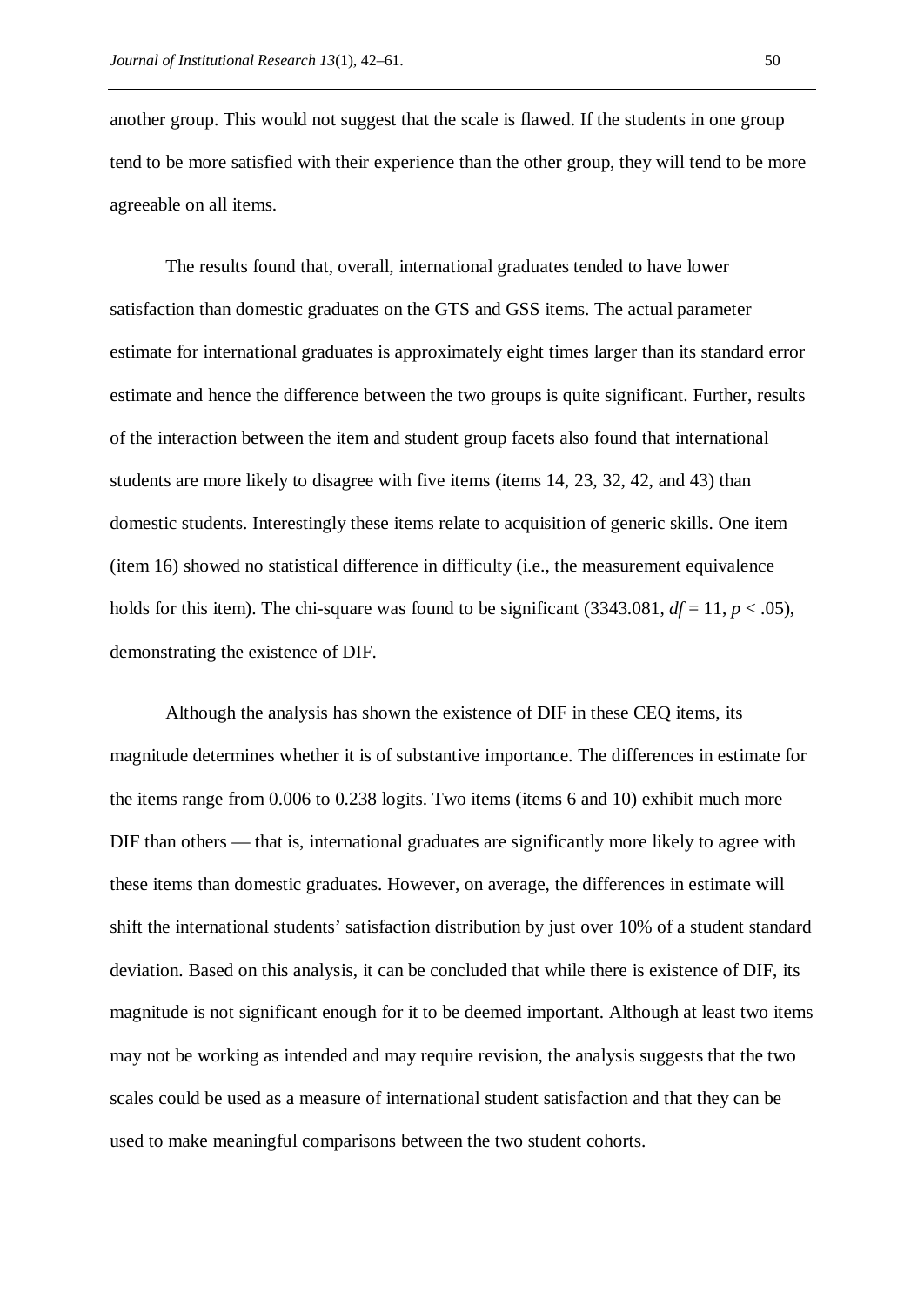|                                        |                              | <b>Domestic</b> |                            | <b>International</b> |
|----------------------------------------|------------------------------|-----------------|----------------------------|----------------------|
| Item no.                               | <b>Estimate</b>              | <b>Error</b>    | <b>Estimate</b>            | <b>Error</b>         |
| 1                                      | 0.036                        | 0.004           | $-0.036*$                  | 0.004                |
| 3                                      | 0.034                        | 0.004           | $-0.034*$                  | 0.004                |
| 6                                      | 0.119                        | 0.004           | $-0.119*$                  | 0.004                |
| 10                                     | 0.110                        | 0.004           | $-0.110*$                  | 0.004                |
| 14                                     | $-0.089$                     | 0.004           | $0.089*$                   | 0.004                |
| 15                                     | 0.027                        | 0.004           | $-0.027*$                  | 0.004                |
| 16                                     | $-0.003$                     | 0.004           | $0.003*$                   | 0.004                |
| 23                                     | $-0.046$                     | 0.004           | $0.046*$                   | 0.004                |
| 27                                     | 0.069                        | 0.004           | $-0.069*$                  | 0.004                |
| 32                                     | $-0.099$                     | 0.004           | $0.099*$                   | 0.004                |
| 42                                     | $-0.081$                     | 0.004           | $0.081*$                   | 0.004                |
| 43<br>$\cdot$ $\cdot$<br>$\sim$ $\sim$ | $-0.077*$<br>$\cdot$ $\cdot$ | 0.014           | $0.077*$<br>$\cdot$<br>. . | 0.014<br>$\sim$      |

## *Differential Item Analysis*

*Note:* \*An asterisk next to a parameter estimate indicates that it is constrained.

## **Satisfaction levels among student groups**

Responses to the GTS and GSS items among international and domestic bachelor graduates were examined in detail to investigate whether the Australian higher education sector is meeting the needs of international students and whether more could be done to ensure these students have a satisfactory student experience. Figure 1 outlines the GTS results.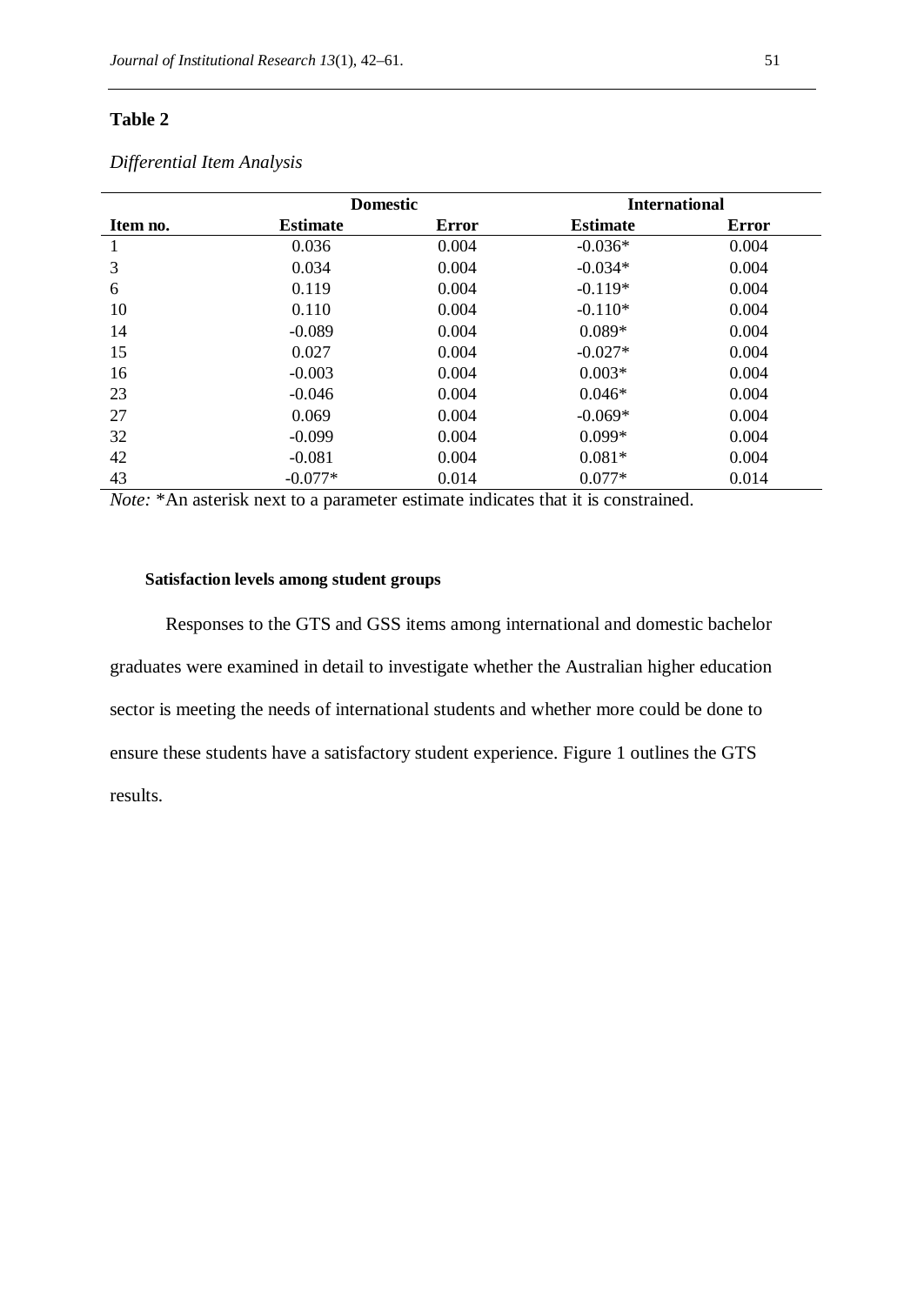

# *Figure 1*

Good Teaching Scale results among domestic and international bachelor graduates by discipline, 2005.

Overall, there was very little difference between domestic and international graduates in their perceptions of the quality of teaching. Half of the international graduates gave, on average, positive responses to the GTS items compared with 48.7% of the domestic graduates. Interestingly though, within Business, Law and Economics (BLE) and Health, international graduates were significantly more likely to give a positive rating to the quality of teaching than domestic students. Perhaps the teaching styles used within these disciplines are more suited to that expected by international students than domestic students, or perhaps there is a greater emphasis on ensuring the needs of international students are met.

However, this does not suggest that higher education providers should necessarily look to teaching practices within these disciplines and apply them to other discipline areas. In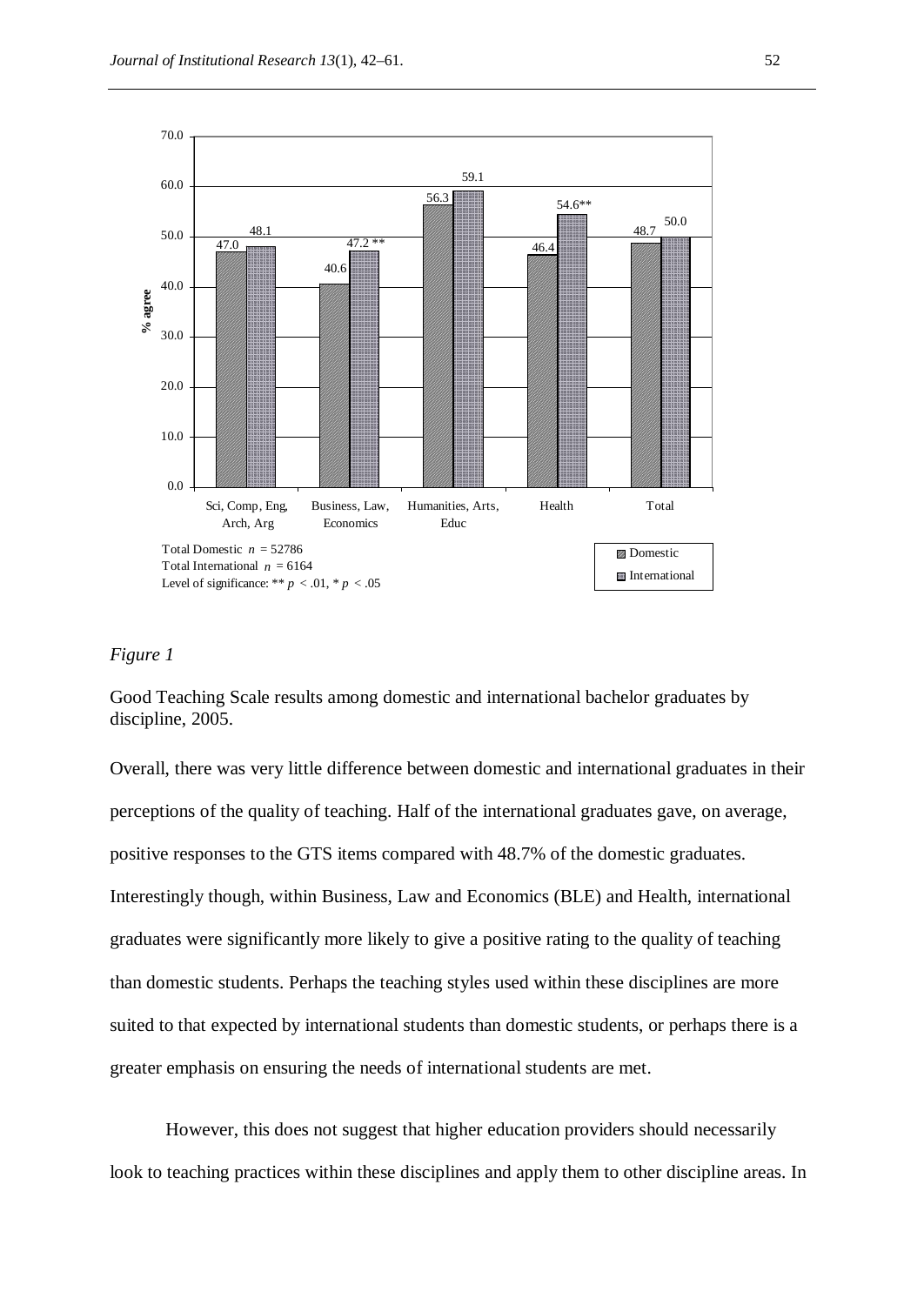the case of BLE, for instance, although international graduates gave significantly more positive responses to the GTS items than the domestic graduates, BLE graduates — both domestic and international — appeared to be the least satisfied of the four discipline areas. As noted earlier in this article, management and commerce courses (which are part of the BLE discipline) are the most popular among international students. It is disconcerting that less than half agree that their teachers fulfilled their duties as measured by the GTS.

Rather, the teaching practices of courses within the fields of the Humanities, Arts and Education (HAE) should be examined as they may be better meeting the needs of both domestic and international students. For both groups, this was the discipline with the largest proportion of mean GTS scores above 3.5.

Table 3 shows the results for each individual item within the GTS scale. If the impact of discipline is ignored, international students were just as likely as domestic students to agree or strongly agree with four of the six GTS items. Interestingly though, the two items which arguably measure interpersonal aspects of teaching — the ability to motivate students and show an understanding of difficulties — attracted significantly more positive responses from international graduates than domestic graduates. In particular, the item 'the teaching staff of this course motivated me to do my best work' (item 10) was quite different from the other items in that international students from all discipline groups were significantly more likely to agree. This is in line with the DIF analysis for that item. In the case of BLE and Health, the differences were quite substantial (more than 10 percentage points).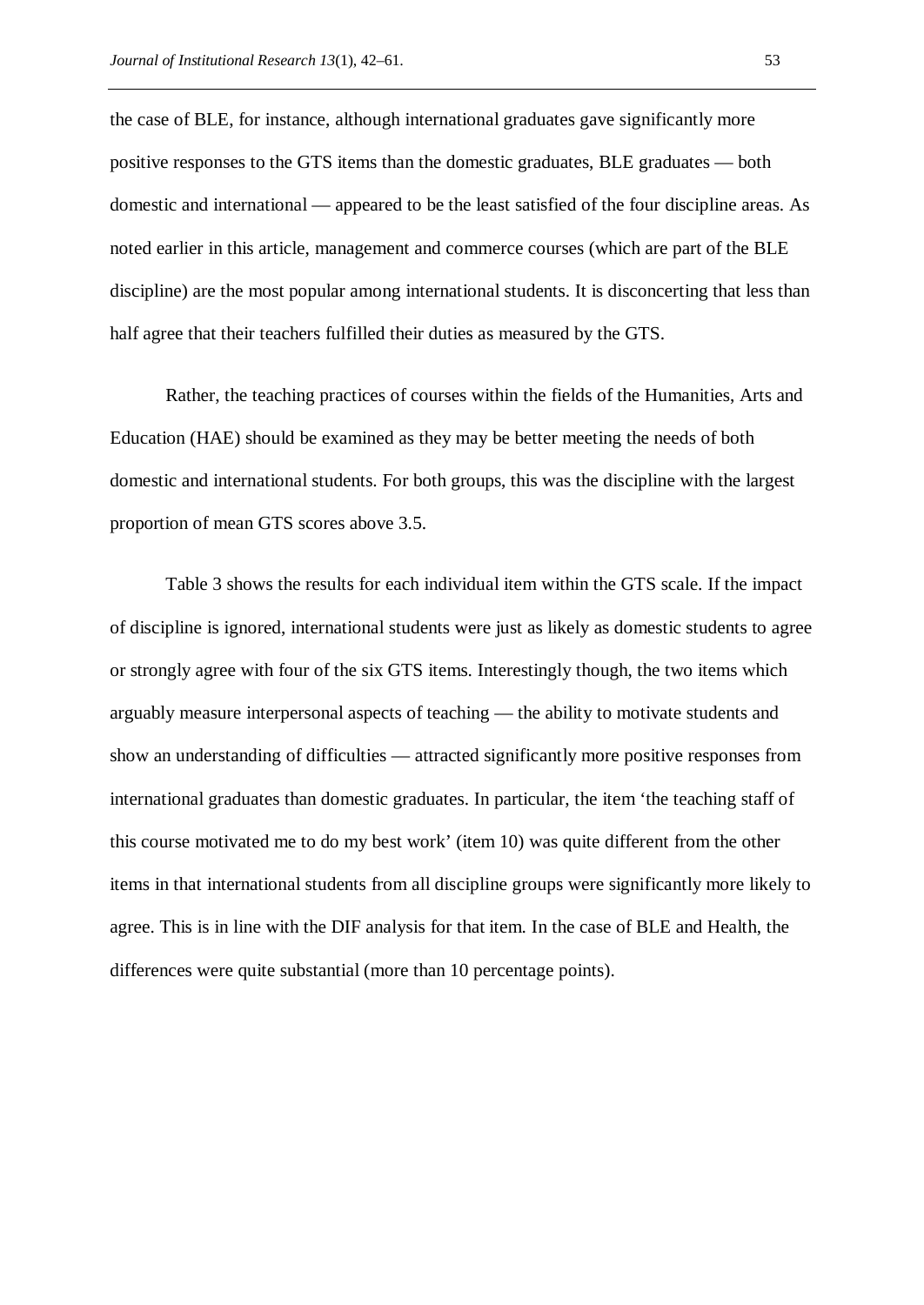*GTS Items: Proportion who Agree (i.e., Agree or Strongly Agree) Among Domestic and International Bachelor Graduates by Discipline, 2005*

| <b>Item</b><br>$\mathbf{n}\mathbf{o}$ | <b>Item text</b>                 | <b>Discipline</b>              | <b>Domestic</b> | Int'l   | $%$ point<br>difference |
|---------------------------------------|----------------------------------|--------------------------------|-----------------|---------|-------------------------|
| 1                                     | The staff put a lot of time into | Sci, Comp, Eng, Arch, Agr      | 43.3            | 43.4    | 0.0                     |
|                                       | commenting on my work            | Business, Law, Economics       | 38.5            | $41.0*$ | 2.4                     |
|                                       |                                  | Humanities, Arts,<br>Education | 54.3            | 55.1    | 0.8                     |
|                                       |                                  | Health                         | 41.0            | 48.2*   | 7.1                     |
|                                       |                                  | Total                          | 45.8            | 44.6    | $-1.1$                  |
| $\overline{3}$                        | The teaching staff normally      | Sci, Comp, Eng, Arch, Agr      | 51.4            | 49.9    | $-1.5$                  |
|                                       | gave me helpful feedback on      | Business, Law, Economics       | 45.1            | 48.7*   | 3.6                     |
|                                       | how I was going                  | Humanities, Arts,<br>Education | 57.8            | 60.6    | 2.7                     |
|                                       |                                  | Health                         | 49.4            | 52.9    | 3.5                     |
|                                       |                                  | Total                          | 51.9            | 51.4    | $-0.5$                  |
| 10                                    | The teaching staff of this       | Sci, Comp, Eng, Arch, Agr      | 45.1            | $48.1*$ | 3.0                     |
|                                       | course motivated me to do my     | Business, Law, Economics       | 39.0            | 49.1*   | 10.1                    |
|                                       | best work                        | Humanities, Arts,<br>Education | 51.8            | 57.7    | 5.9                     |
|                                       |                                  | Health                         | 45.3            | 56.3*   | 11.0                    |
|                                       |                                  | Total                          | 46.1            | $50.6*$ | 4.6                     |
| 15                                    | My lecturers were extremely      | Sci, Comp, Eng, Arch, Agr      | 46.0            | 45.5    | $-0.5$                  |
|                                       | good at explaining things        | Business, Law, Economics       | 44.2            | 45.2    | 1.0                     |
|                                       |                                  | Humanities, Arts,<br>Education | 53.2            | 53.4    | 0.2                     |
|                                       |                                  | Health                         | 46.1            | $51.4*$ | 5.3                     |
|                                       |                                  | Total                          | 48.2            | 47.1    | $-1.1$                  |
| 16                                    | The teaching staff worked        | Sci, Comp, Eng, Arch, Agr      | 48.7*           | 46.2    | $-2.5$                  |
|                                       | hard to make their subjects      | Business, Law, Economics       | 44.5            | 45.9    | 1.4                     |
|                                       | interesting                      | Humanities, Arts,<br>Education | 57.1            | 55.2    | $-1.9$                  |
|                                       |                                  | Health                         | 48.5            | 55.8*   | 7.4                     |
|                                       |                                  | Total                          | 50.7            | 48.2    | $-2.5$                  |
| 27                                    | The staff made a real effort to  | Sci, Comp, Eng, Arch, Agr      | 38.9            | 40.5    | 1.6                     |
|                                       | understand difficulties I might  | Business, Law, Economics       | 32.2            | 38.5*   | 6.3                     |
|                                       | be having with my work           | Humanities, Arts,<br>Education | 45.7            | 47.6    | 1.9                     |
|                                       |                                  | Health                         | 38.8            | $45.0*$ | 6.2                     |
|                                       |                                  | Total                          | 39.7            | $41.1*$ | 1.4                     |

\* Denotes proportions that are significantly greater  $(p < .05)$ . The results of the GSS, and the patterns between international and domestic bachelor graduates, were quite different from the GTS (see Figure 2).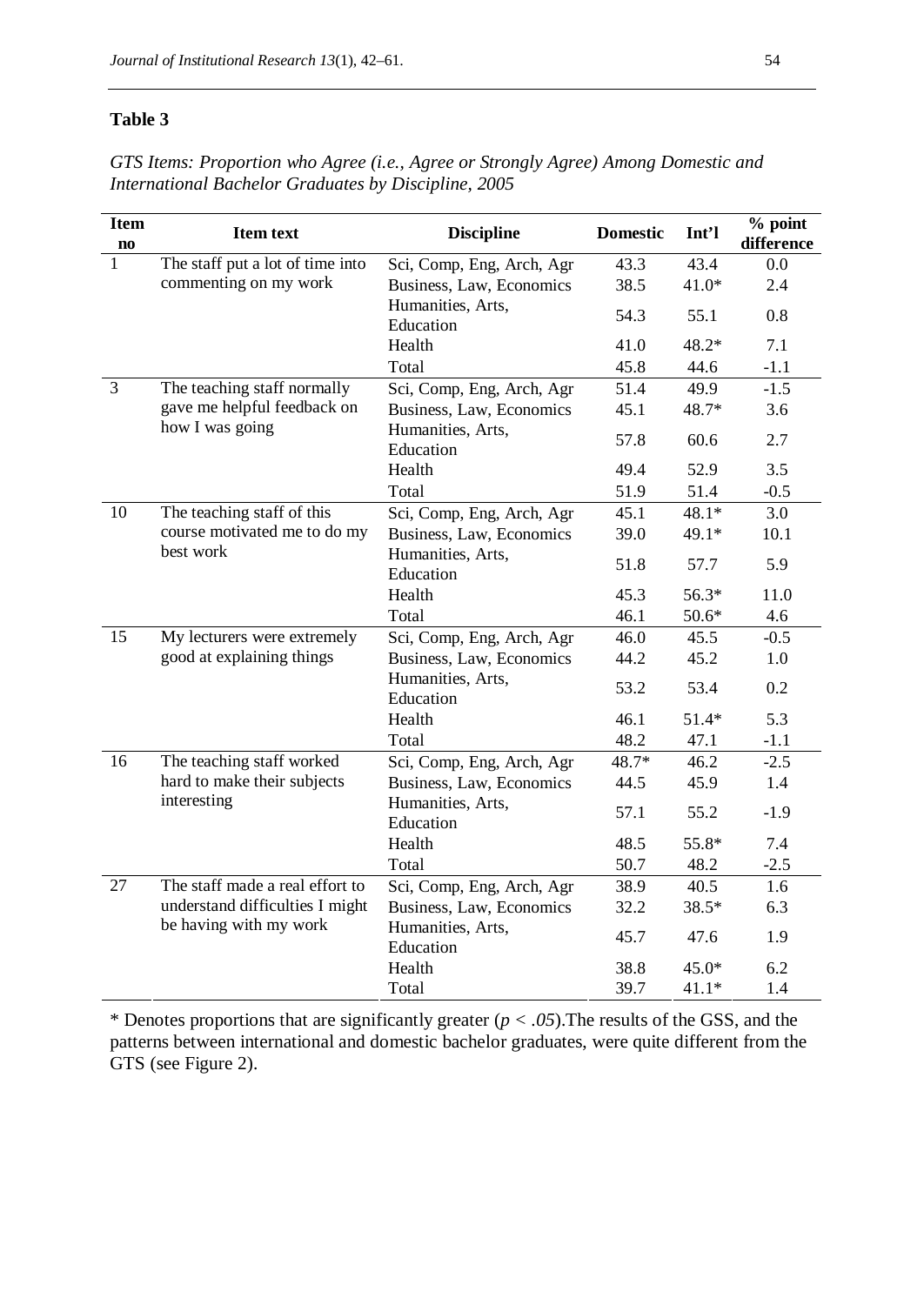

# *Figure 2*

Generic Skills Scale results among domestic and international bachelor graduates by discipline, 2005.

Overall, a larger proportion of graduates, both domestic and international, gave positive responses to the GSS items than for the GTS items. Additionally, while the GTS results for international bachelor graduates tended to be the same or significantly higher than domestic bachelor graduates, the opposite was true for the GSS. This is also in line with the results of the DIF analysis; that is, international graduates tended to be less satisfied with GSS items.

Domestic bachelor graduates were slightly, but significantly more likely to have a mean GSS score at or above 3.5 (71.9% compared with 68.2%). When discipline area is taken into account, significant differences, in favour of domestic graduates, were seen within the 'Science, Computing, Engineering, Architecture, Agriculture' (SCEAA) and BLE disciplines.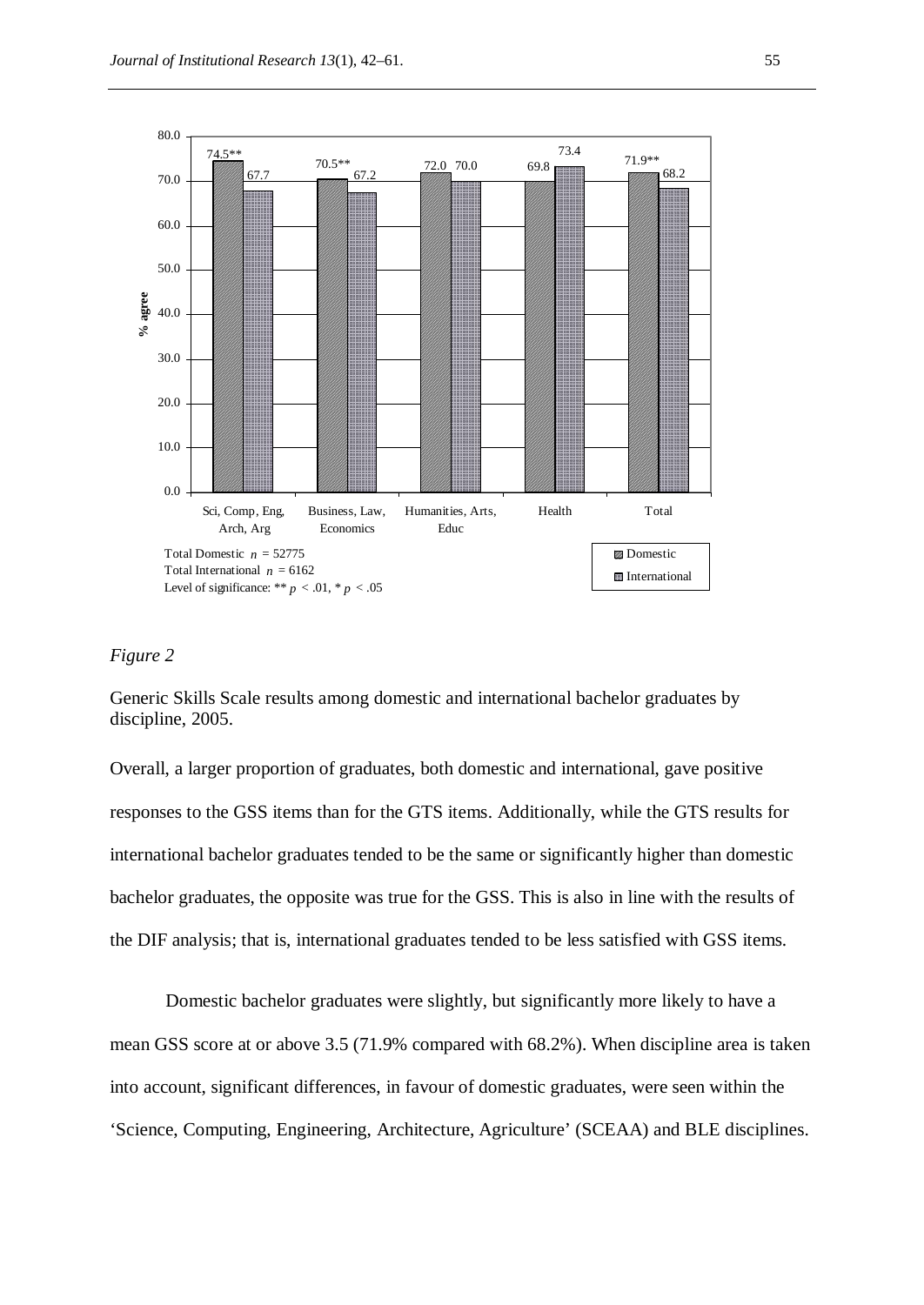Table 4 shows the results for each GSS item. It is interesting that, despite previous research arguing that international students struggle to participate in class activities, the only item where international graduates were significantly more likely to agree than domestic graduates was 'the course helped me develop my ability to work as a team member' (59.9% compared with 55.8%). Again, this result is in line with the DIF analysis for this item. Although the analysis by discipline showed that the difference was only significant within BLE, this is also the only item where domestic graduates were not significantly more likely to agree in at least two or more of the disciplines. This aspect of the international student experience may be worthy of further research. Perhaps, while many international students may struggle with the interactive classroom format common within Australian higher education, by the time they have graduated they may have become more comfortable and adept at involving themselves in class discussion and, as such, be highly aware of the change in their skill set.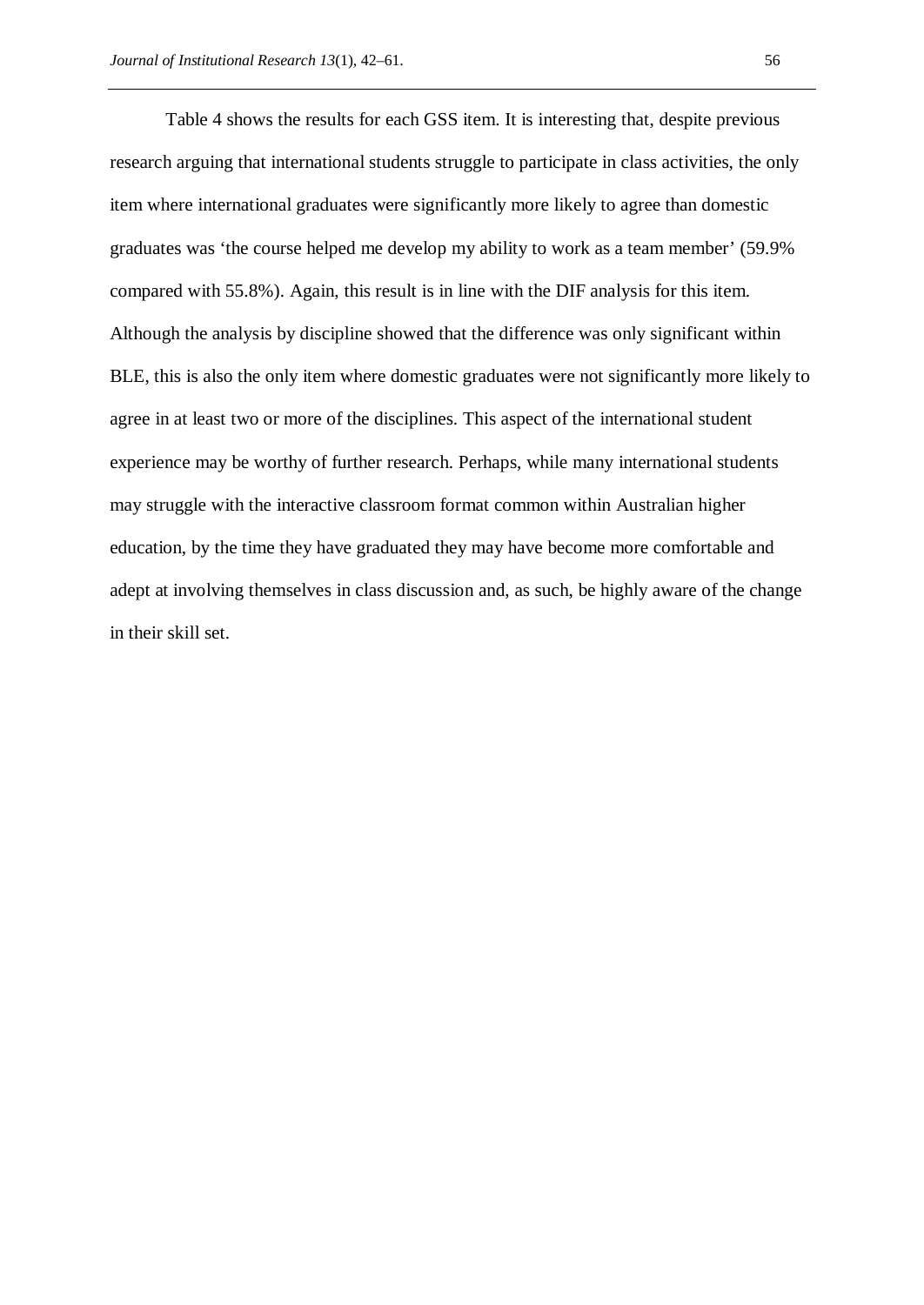*GSS Items: Proportion who Agree (i.e., Agree or Strongly Agree) Among Domestic and International Bachelor Graduates by Discipline, 2005*

| <b>Item</b><br>$\mathbf{n}\mathbf{o}$ | <b>Item text</b><br><b>Discipline</b> |                             | <b>Domestic</b> | Int'l   | % point<br>difference |
|---------------------------------------|---------------------------------------|-----------------------------|-----------------|---------|-----------------------|
| 6                                     | The course helped me                  | Sci, Comp, Eng, Arch, Agr   | 62.1            | 61.9    | $-0.2$                |
|                                       | develop my ability to work as         | Business, Law, Economics    | 53.6            | $60.7*$ | 7.1                   |
|                                       | a team member                         | Humanities, Arts, Education | 50.1            | 51.9    | 1.8                   |
|                                       |                                       | Health                      | 62.2            | 64.6    | 2.4                   |
|                                       |                                       | Total                       | 55.8            | 59.9*   | 4.1                   |
| 14                                    | The course sharpened my               | Sci, Comp, Eng, Arch, Agr   | 75.7            | 65.9    | $-9.8$                |
|                                       | analytic skills                       | Business, Law, Economics    | $70.3*$         | 64.7    | $-5.6$                |
|                                       |                                       | Humanities, Arts, Education | 70.8            | 71.3    | 0.5                   |
|                                       |                                       | Health                      | 65.8            | 74.5*   | 8.7                   |
|                                       |                                       | Total                       | $71.2*$         | 66.8    | $-4.3$                |
| 23                                    | The course developed my               | Sci, Comp, Eng, Arch, Agr   | 73.9*           | 66.0    | $-7.9$                |
|                                       | problem-solving skills                | Business, Law, Economics    | 66.0*           | 62.0    | $-4.1$                |
|                                       |                                       | Humanities, Arts, Education | 61.2            | 63.2    | 2.0                   |
|                                       |                                       | Health                      | 67.2            | 67.5    | 0.3                   |
|                                       |                                       | Total                       | 66.4*           | 63.9    | $-2.5$                |
| 32                                    | The course improved my                | Sci, Comp, Eng, Arch, Agr   | $64.5*$         | 61.1    | $-3.4$                |
|                                       | skills in written                     | Business, Law, Economics    | $72.5*$         | 65.4    | $-7.1$                |
|                                       | communication                         | Humanities, Arts, Education | $77.0*$         | 71.7    | $-5.3$                |
|                                       |                                       | Health                      | 66.2            | 65.0    | $-1.2$                |
|                                       |                                       | Total                       | $71.2*$         | 64.9    | $-6.3$                |
| 42                                    | As a result of my course, I           | Sci, Comp, Eng, Arch, Agr   | $63.4*$         | 55.1    | $-8.3$                |
|                                       | feel confident about tackling         | Business, Law, Economics    | 58.6*           | 53.0    | $-5.7$                |
|                                       | unfamiliar problems                   | Humanities, Arts, Education | $60.8*$         | 57.1    | $-3.7$                |
|                                       |                                       | Health                      | 60.4            | 61.7    | 1.3                   |
|                                       |                                       | Total                       | $60.9*$         | 54.9    | $-5.9$                |
| 43                                    | My course helped me to                | Sci, Comp, Eng, Arch, Agr   | $68.5*$         | 61.7    | $-6.8$                |
|                                       | develop the ability to plan my        | Business, Law, Economics    | 66.3*           | 61.7    | $-4.6$                |
|                                       | own work                              | Humanities, Arts, Education | $70.6*$         | 65.5    | $-5.1$                |
|                                       |                                       | Health                      | 66.6            | 66.8    | 0.1                   |
|                                       |                                       | Total                       | 68.4*           | 62.6    | $-5.8$                |

\* Denotes proportions that are significantly greater  $(p < .05)$ .

# **Discussion**

This article has provided an examination of satisfaction levels among international students within Australian universities in relation to the quality of teaching and acquisition of generic skills. If Australia is to continue to successfully compete within the global higher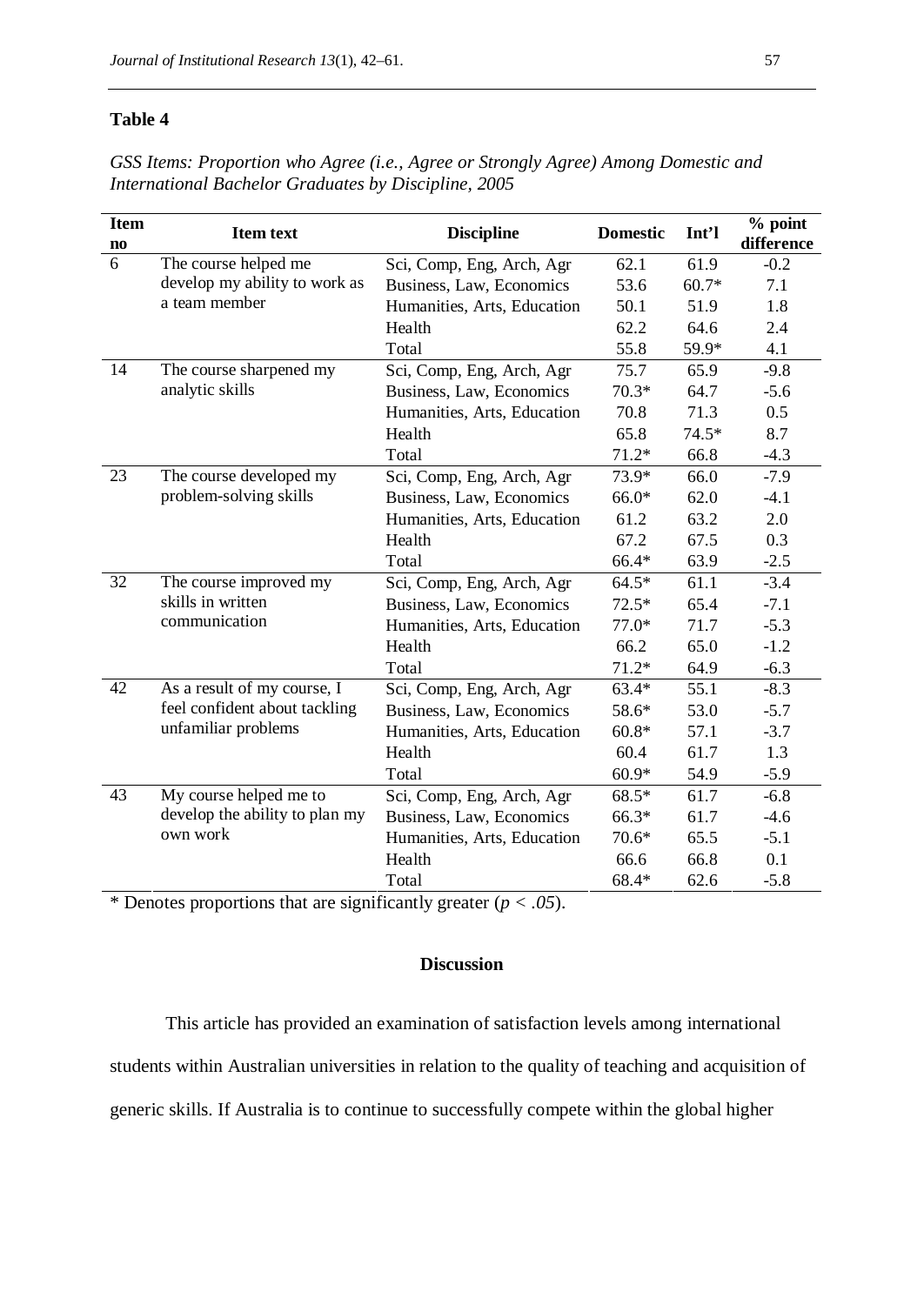education market, it is important that the satisfaction levels of international students are closely monitored.

The CEQ is the largest, most comprehensive survey of Australian university graduates available and provides a good starting point for understanding the experience of both international and domestic students. While it is currently used to provide an indicator of satisfaction with teaching quality and the acquisition of generic skills for domestic bachelor graduates as part of the LTPF, little work has been done to examine satisfaction levels among international students.

A number of conclusions emerged from the study. First, the magnitude of the differences in the DIF analysis were not significant enough to be deemed important, although two items (items 6 and 10) may warrant some revision. This indicated that a common meaning of student satisfaction can be established between domestic and international graduates from the GTS and GSS scales. The need for developing a common measure is derived from the importance and extensive use of satisfaction data by institutions and the realisation that Australian universities are not only competing for students domestically, but also from across the globe.

Second, while the analysis by discipline area showed that international students within BLE and Health were significantly more positive about the teaching, overall the GTS results showed no significant differences in the satisfaction levels of international and domestic bachelor graduates. This provides evidence that the perception of quality of teaching is quite universal and that institutions should develop a holistic approach to enhance the quality of teaching across disciplines. University-wide strategies could include, but are not limited to, staff development workshops on teaching and learning strategies, high quality induction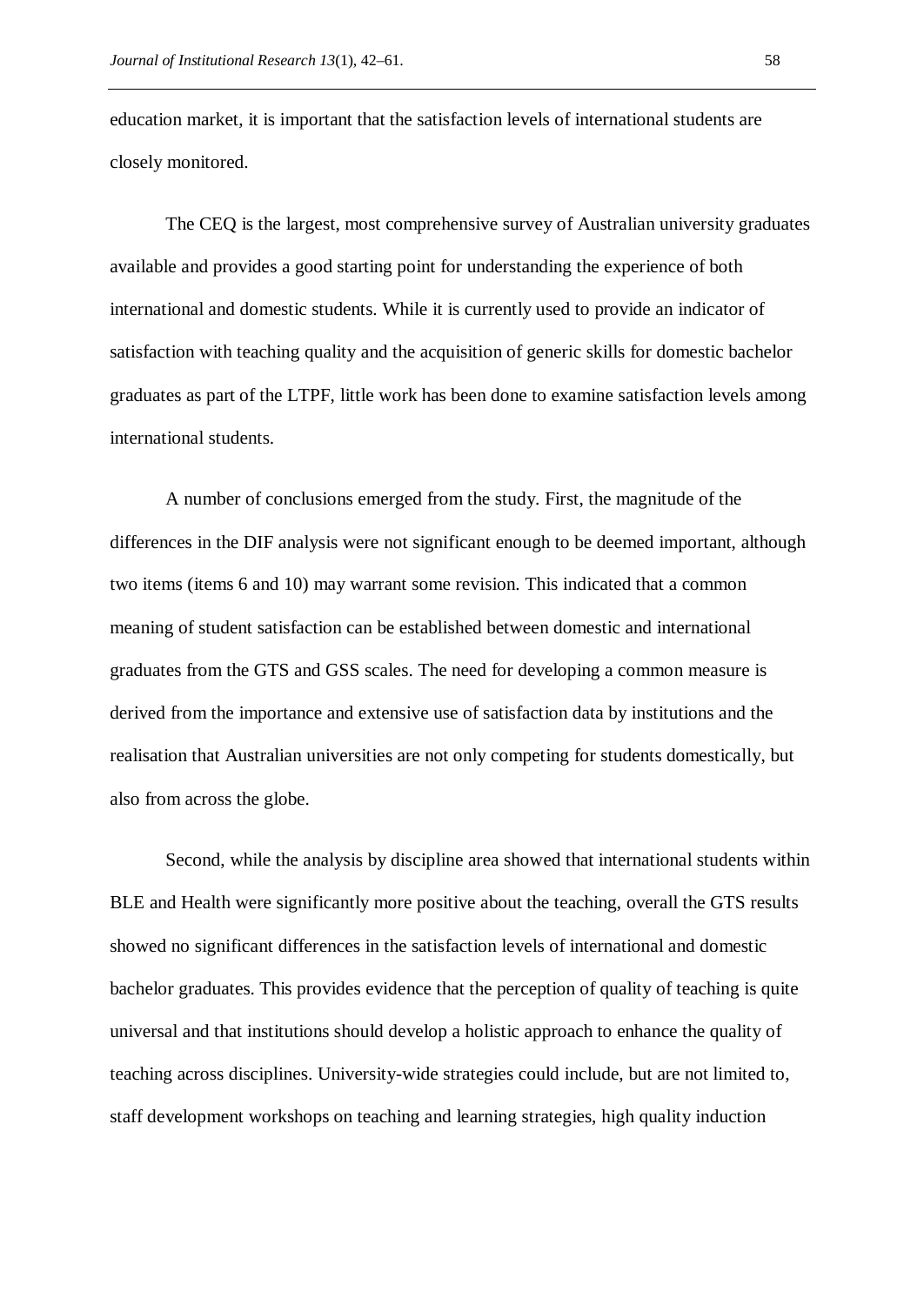programs for all sessional teachers, and professional development programs in cross-cultural communication for interacting with the diverse student body.

Third, the results of the GSS suggest that universities may have to develop more coordinated policies and actions to ensure that international bachelor graduates are as positive about the skills they have learnt as their domestic counterparts, particularly within Science, Computing, Engineering, Architecture, Agriculture (SCEAA) and BLE courses. The only 'skill area' where international graduates were more likely to provide a positive assessment was 'teamwork' which may be reflective of the reported struggle of many international students to interact with classmates. This may be an area where international students see the greatest change in their skill set. Institutions should coordinate, facilitate and encourage strategies aimed at the development of skills for international students. These could include the development of a coherent suite of co-curricular personal development and engagement opportunities for international students to develop learning skills for the university environment.

In a period of rapid change in higher education and increased level of competition for international students, there is a need to adapt to changing conditions and a different set of student expectations. Continued development and review of instruments, such as the CEQ, and analysis of different aspects of satisfaction are recommended. The impact of factors such as English language ability, home country and concentration of international students within the discipline/course/institution, to name a few, could be examined. Further analysis within institutions could also pinpoint areas of excellence and concern which may inform policy and practice.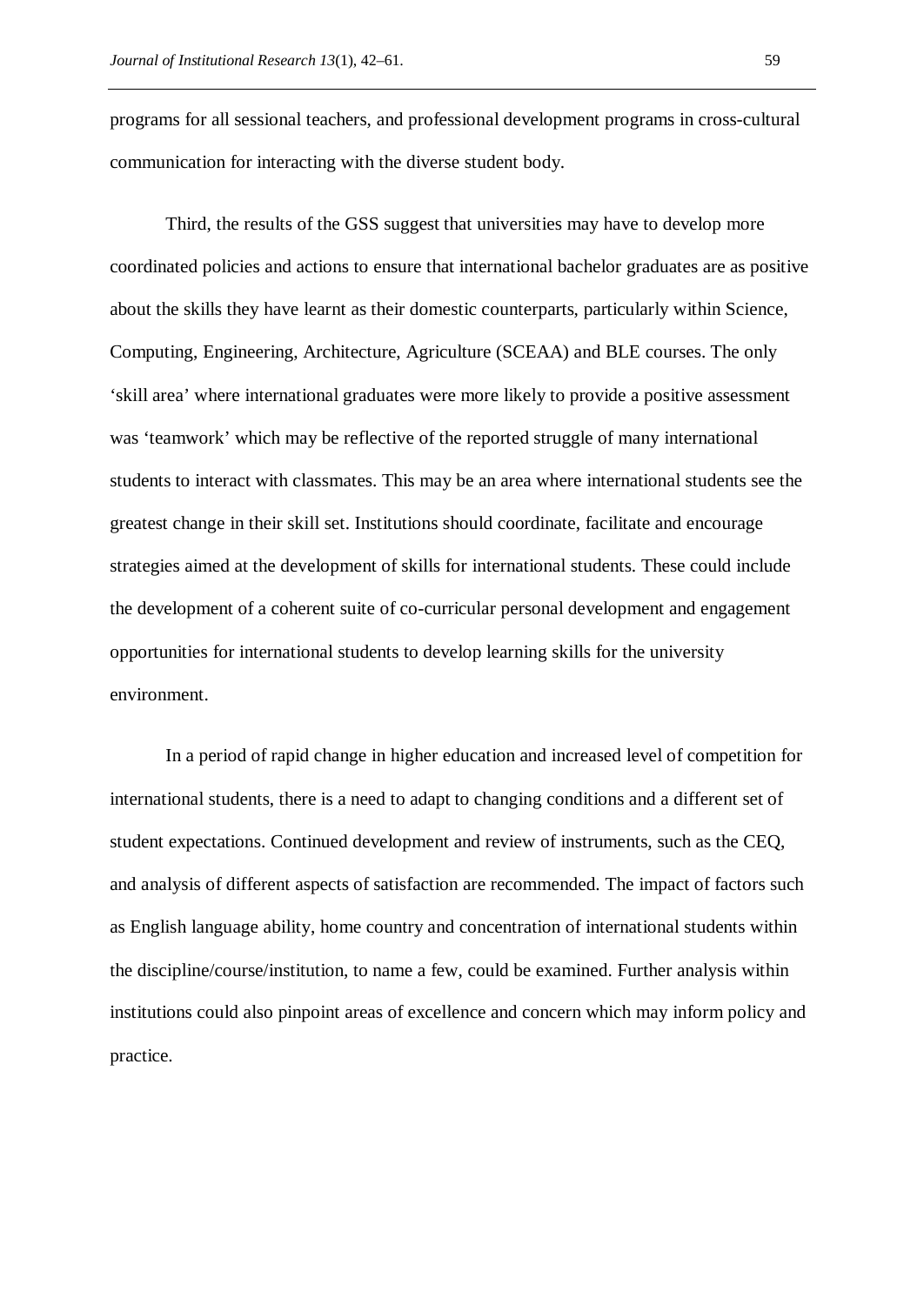#### **References**

- Australian Education International. (2005). *Student enrolment and visa statistics—Table F: Overseas student enrolments in Australia by country and major sector, 2004 to 2005*. Retrieved October 23, 2006, from http://aei.dest.gov.au/AEI/MIP/Statistics/StudentEnrolmentAndVisaStatistics/Recent\_ TableF\_pdf
- Chalmers, D., & Volet, S. (1997). Common misconceptions about students from South-East Asia studying in Australia. *Higher Education Research and Development, 16*(1), 87– 98.
- Choi, M. (1997). Korean students in Australian universities: Intercultural issues. *Higher Education Research and Development, 16*(3), 263–282.
- DEST. (2006). *Students 2005 [full year]: Selected higher education statistics*. Retrieved October, 13, 2006, from http://www.dest.gov.au/sectors/higher\_education/publications\_resources/profiles/stud ents 2005 selected higher education statistics.htm
- Griffin, P., Coates, H., McInnis, C., & James, R. (2003). The development of an extended Course Experience Questionnaire. *Quality in Higher Education, 9*(3), 259–266.
- Hellsten, M., & Prescott, A. (2004). Learning at university: The international student experience. *International Education Journal, 5*(3), 344–351.
- Krause, K.-L., Hartley, R., James, R., & McInnis, C. (2005). *The first year experience in Australian universities: Findings from a decade of national studies.* Retrieved September, 24, 2007, from http://www.dest.gov.au/NR/rdonlyres/1B0F1A03-E7BC-4BE4-B45C-735F95BC67CB/5885/FYEFinalReportforWebsiteMay06.pdf
- Mavondo, F. T., Tsarenko, Y., & Gabbott, M. (2004). International and local student satisfaction: Resources and capabilities perspective. *Journal of Marketing for Higher Education, 14*(1), 41–58.
- McInnis, C., Griffin, P., James, R., & Coates, H. (2000). *Development of the Course Experience Questionnaire*. Canberra, Australia: Commonwealth of Australia.
- OECD. (2006). *Education at a glance: OECD indicators 2006*. Retrieved October, 18, 2006, from http://www.oecd.org/document/52/0,2340,en\_2649\_34515\_37328564\_1\_1\_1\_1,00.ht ml
- Perrucci, R., & Hu, H. (1995). Satisfaction with social and educational experiences among international graduate students. *Research in Higher Education, 36*(4), 491–508.
- Ramsden, P. (1991a). A performance indicator of teaching quality in higher education: the Course Experience Questionnaire. *Studies in Higher Education, 16*(2), 129–149.
- Ramsden, P. (1991b). Report on the Course Experience Questionnaire trial. In R. Linke (Ed.), *Performance Indicators in Higher Education: A report of a trial evaluation study, Vol 2* ,1-80*,* Canberra, Australia: Australian Government Publishing Service.